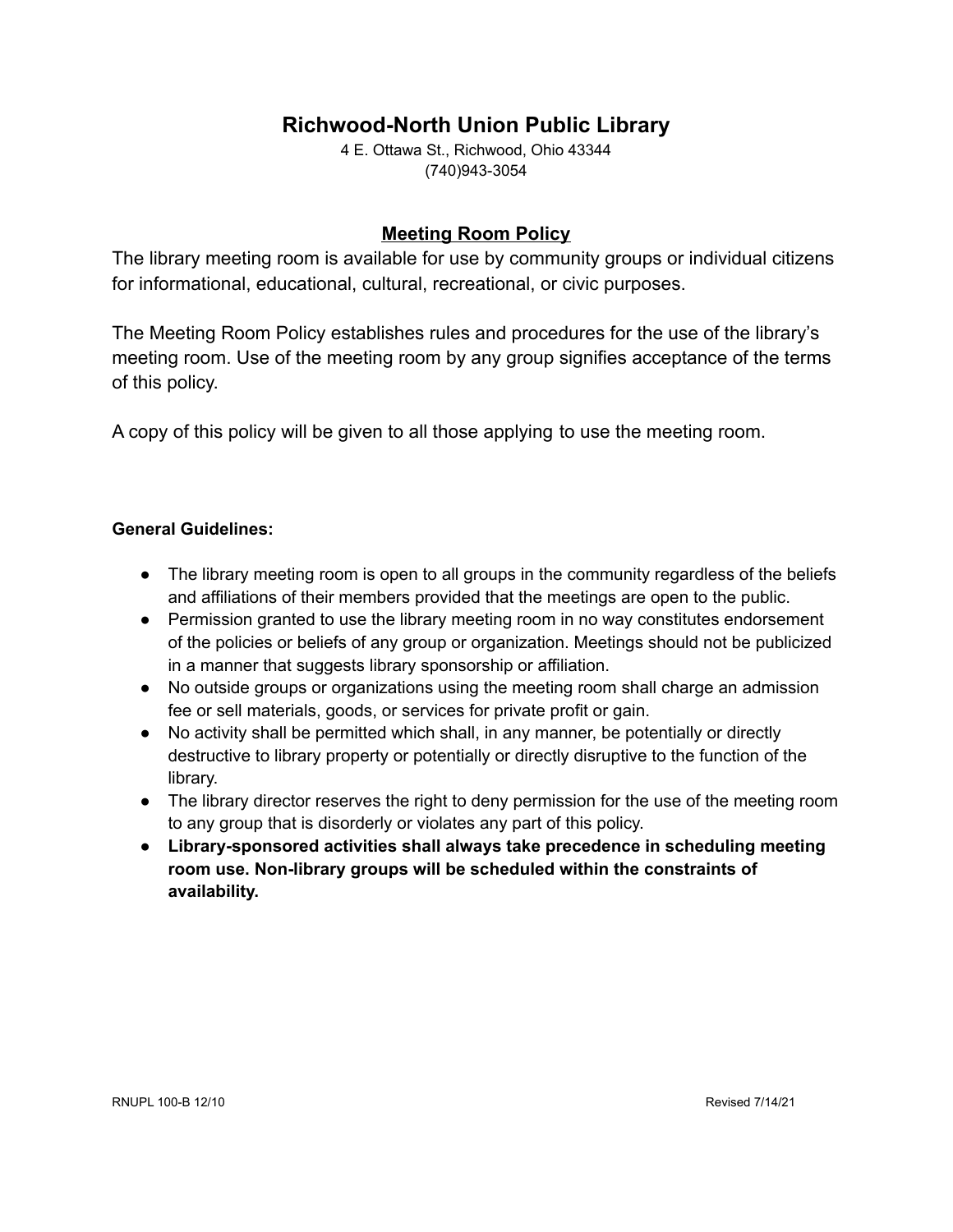## **Care and Use of the Facilities:**

- Unlawful activity shall not be permitted in meeting rooms and such activity shall be a basis to deny the use of the library meeting room by groups or individuals violating this policy.
- It is the responsibility of the group engaging the meeting room to uphold all library policies.
- Activities for minors, age 17 and under, must be supervised by adults at all times.
- No group or member of any group may attach decorations, signs, banners, or fliers to any library wall, ceiling, or piece of property without permission of the library director.
- Noise levels from the meeting room must not disturb library patrons or staff. Meetings may be terminated if they are disruptive to library services.
- During the non-library hours, no one is permitted beyond the meeting room common area.
- Library-owned audio-visual equipment is available for use. Check with library personnel in advance for availability.
- The library will not store or be responsible for audio-visual or other equipment belonging to groups using the facility.
- The kitchen is not available to meeting room renters or their guests.
- No cooking or food preparation is allowed on-site.
- Groups serving food and/or beverages must provide their own dishes, cups, utensils, napkins, and other needed supplies.
- Individuals or groups reserving the meeting room for hours when the library will be closed are responsible for picking up a copy of the door key during the library's normal operating hours.
- Individuals or groups reserving the library meeting room after regular business hours are responsible for ensuring that all doors are locked and secured before leaving the premises.
- The keys to the meeting room are to be returned to the library by the following business day before twelve noon. Keys can be returned in person or placed into the book drop located at the north entrance of the building.
- The library is not responsible for loss of items left on the premises.
- The library assumes no liability for any loss or damage arising from the use of the meeting room by those reserving the meeting room, affiliated group members, and guests.
- The group reserving the meeting room is responsible for damages to library equipment, furniture, or facilities during the meeting and it will pay for any damages.
- All trash resulting from the serving of refreshments must be removed by the individuals using the room and a new liner must be added to the trash can.
- Groups must vacate the meeting room promptly at the end of their scheduled time.
- The library is not responsible for the health or safety of meeting room renters or their guests.